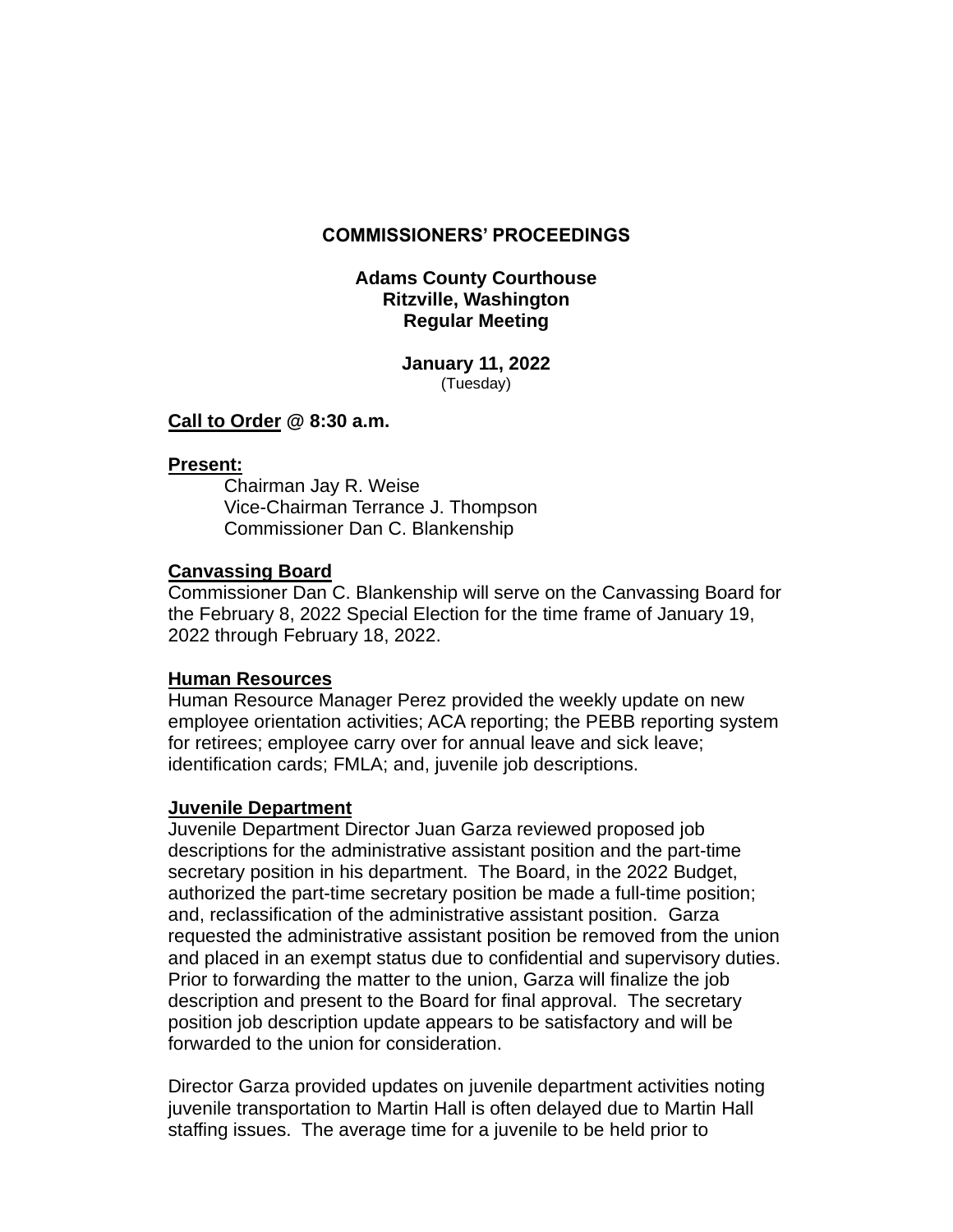transportation to Martin Hall is approximately four (4) hours. Lately the wait time is between six (6) to twelve (12) hours. The issue will possibly require additional overtime expense in the Juvenile budget.

Additionally, Director Garza reviewed an issue with District Court issuing warrants for juveniles. Currently, District Court does not have a contract with Martin Hall. Garza will reach out to district court judges for information on how the issue is being handled in other counties that deal with arrest and incarceration of sixteen (16) and seventeen (17) year-olds charged with traffic or boating offenses in district court.

## **Washington State Office of Public Defense**

Commissioner Blankenship moved, Thompson seconded, to *authorize the Chairman to sign Interagency Agreement No. ICA22004 between Adams County and Washington State Office of Public Defense for the period January 1, 2022 through December 31, 2022 for a distribution amount of \$27,864.* **Motion carried.**

# **Consent Agenda**

Commissioner Thompson moved, Blankenship seconded, to *approve the Consent Agenda.* **Motion carried**.

### **Minutes**

Approve preliminary minutes of January 4 and 5, 2022.

# **Payroll**

Approve December 16 – 31, 2021 Payroll in the amount of \$497,463.44; and, Benefits in the amount of \$248,860.35 (Warrant # Series 532752- 532766; Direct Deposit # Series 70299-70487; Benefit/Deduction # Series 1162053-1162062.

# **Solid Waste Advisory Committee (SWAC) Public Works**

Approve to appoint Dennis Chamberlain, Ritzville, to the Solid Waste Advisory Committee, representing the private citizen category, to fill the unexpired term of Darrel Koss, effective January 11, 2022 through December 31, 2023. *(CP01/05/2022)*

**Resolution No. R-001-2022 Disposal Fees Public Works** Approve Resolution No. R-001-2022 In the Matter of Revising the Disposal Fees for Waste Delivered to the Adams County Transfer Stations that Require Special Handling. *(CP01/05/2022)*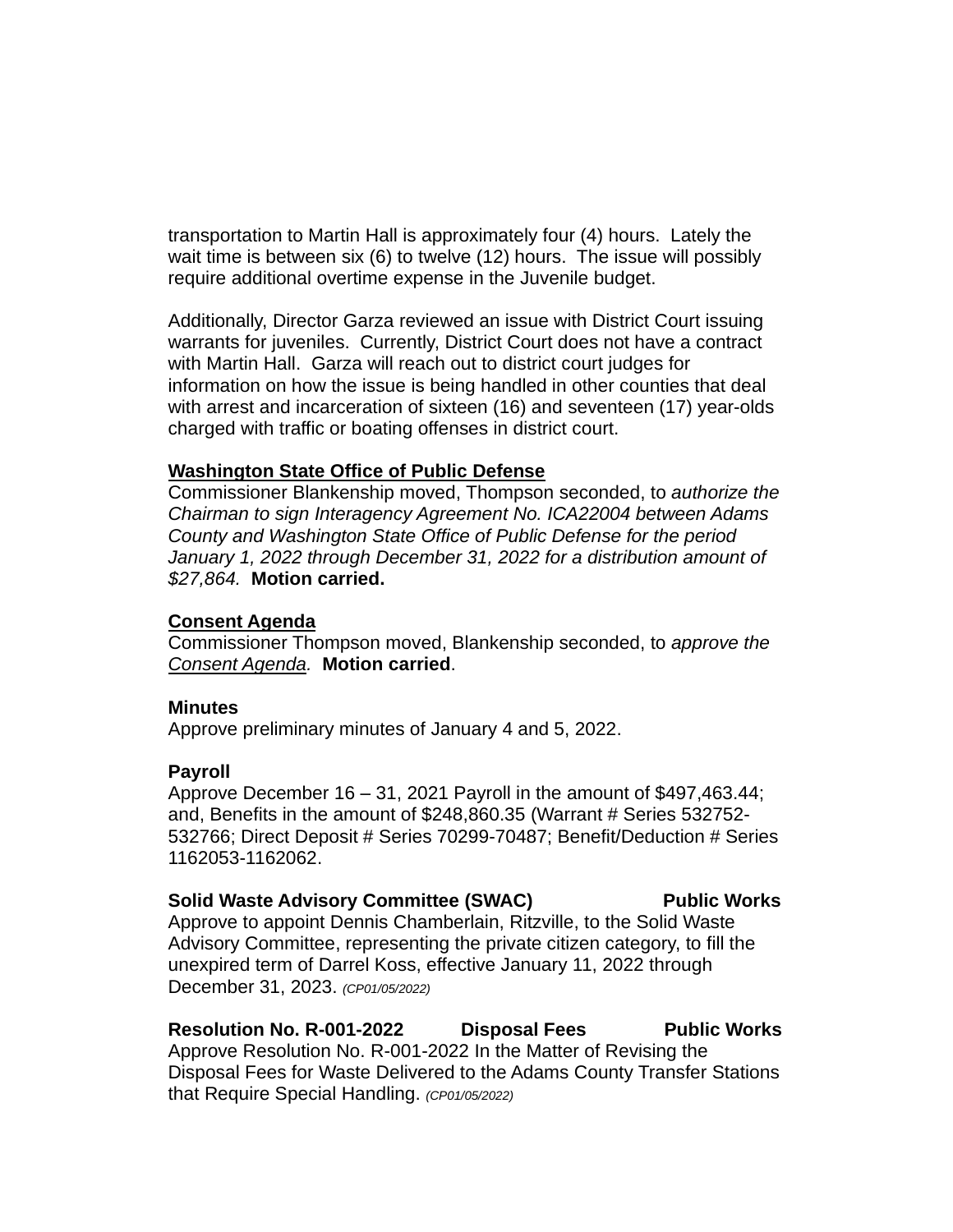**Agreement Bridge Analysis and Assistance Public Works**

Approve the Chairman to sign the Adams County 2021-2025 Bridge Analysis and Assistance Local Agency A&E Professional Services Negotiated Hourly Rate Consultant Agreement (BC 21-25) between Adams County and Nicholls Kovich Engineering, PLLC. *(CP01/05/2022)*

## **Vouchers**

Approve vouchers audited and certified by the Adams County Auditor as required by RCW 42.24.080, and those expense reimbursement claims certified as required by RCW 42.24.090 and recorded on a listing, which was made available to the Board. These vouchers were listed as follows:

|     | <b>Fund Control Number</b>        | Amount         |
|-----|-----------------------------------|----------------|
|     | $001$ 21-4021 - 21-4068           | \$33,411.97    |
|     | $103$ $21 - 4070 - 21 - 4071$     | \$<br>615.96   |
|     | 103A 21-4069                      | \$<br>111.86   |
|     | $104$ $21 - 4072 - 21 - 4079$     | \$5,283.20     |
|     | $112 \quad 21 - 4080 - 21 - 4082$ | \$<br>119.48   |
| 130 | 21-4083                           | \$<br>83.92    |
|     | $131 \quad 21 - 4084 - 21 - 4086$ | \$<br>6,803.32 |
|     | $502$ $21 - 4087 - 21 - 4092$     | \$<br>4,498.68 |
| 108 | $2023 - 2025$                     | \$<br>2,468.09 |
| 115 | $2026 - 2033$                     | \$<br>4,567.12 |
| 301 | $2034 - 2035$                     | \$2,162.01     |
| 321 | 2036                              | \$<br>66.12    |
| 401 | $2037 - 2039$                     | \$6,542.78     |
| 590 | $2040 - 2045$                     | \$7,681.86     |
|     | <b>TOTAL</b>                      | \$74,416.37    |
|     |                                   |                |

Amount \$33,411.97  $$615.96$  $$ 111.86$  $$5,283.20$  $$119.48$  $$6,803.32$  $$4,498.68$  $$2,468.09$  $$4,567.12$  $$2,162.01$  $$6,542.78$  $$7,681.86$  $$74,416.37$ 

# **Permanent Minutes Signed**

December 20, 2021

### **Correspondence Sent**

Senator Perry Dozier re: support of SB 5514

# **Correspondence Received**

Notice of Marijuana License Application re: Feng Ye LLC, 986 Hampton Road, Suite S, Lind, WA *(new application)*

Barrett J. Scudder, Attorney re: Public Defender Quarterly Report for 4th Quarter, 2021

Evelyn Braden, Treasurer, Lind Senior Center re: Request for 2022 Adams County Funding Allocation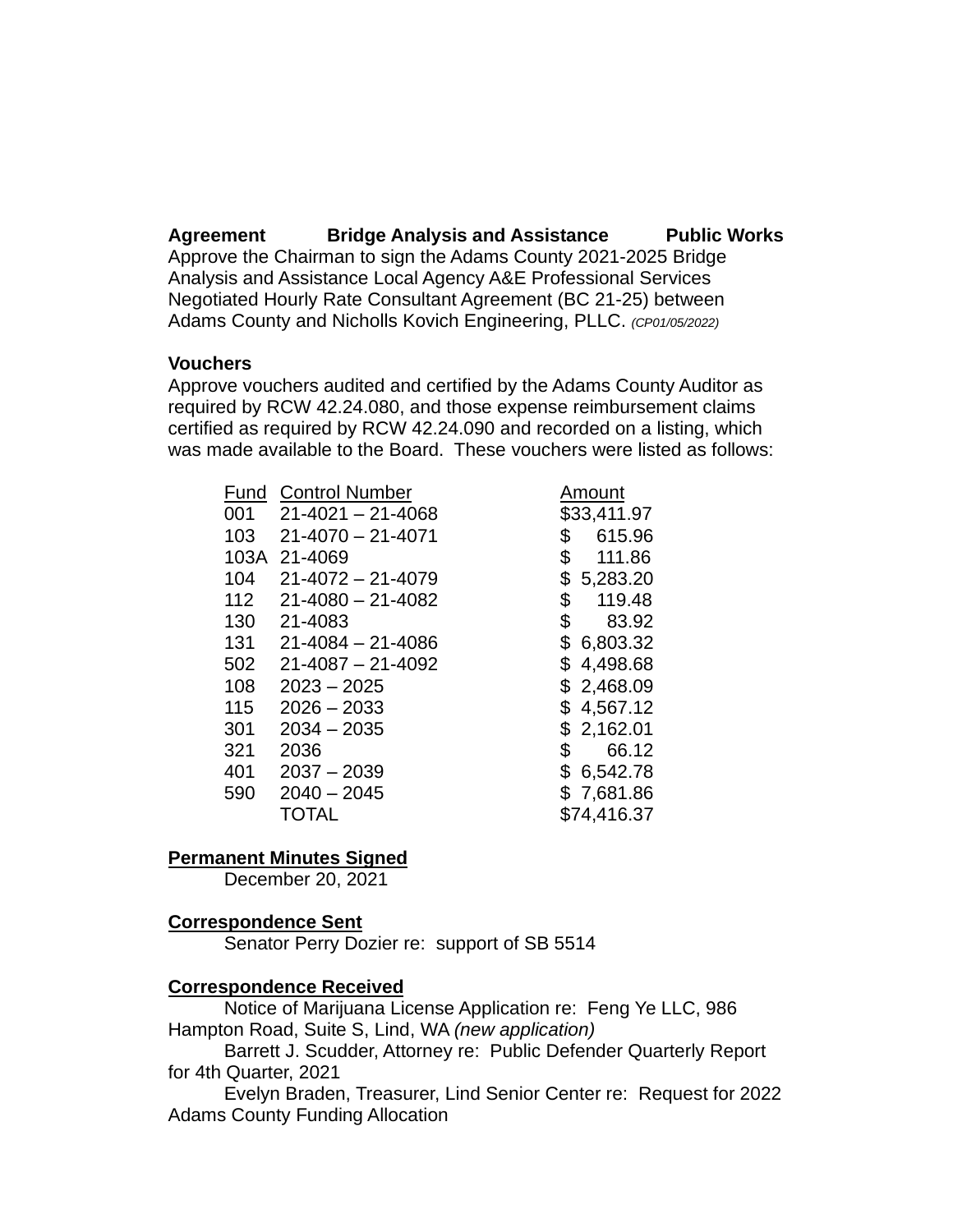#### **Adjournment @ 12:01 p.m.**

Submitted: s/Patricia J. Phillips, CMC Clerk of the Board

Edited and Approved:

BOARD OF COUNTY COMMISSIONERS ADAMS COUNTY, WASHINGTON s/Jay R. Weise, Chairman s/Terrance J. Thompson, Vice-Chairman s/Dan C. Blankenship, Commissioner

#### **RESOLUTION NO. R-001-2022**

#### **ORDER OF BOARD OF COUNTY COMMISSIONERS ADAMS COUNTY, WASHINGTON**

#### **IN THE MATTER OF REVISING THE DISPOSAL FEES FOR WASTE DELIVERED TO THE ADAMS COUNTY TRANSFER STATIONS THAT REQUIRE SPECIAL HANDLING**

**WHEREAS,** pursuant to the provisions of RCW 36.32.120(6), the Board of County Commissioners of Adams County, Washington ("Board" or "Board of County Commissioners") has the care of County property and the management of County funds and business; and

**WHEREAS,** pursuant to the provisions of RCW 36.58.040, any county may construct, lease, purchase, acquire, add to, alter, or extend solid waste handling systems, plants, sites, or other facilities and shall have full jurisdiction and authority to manage, regulate, maintain, utilize, operate, control, and establish the rates and charges for those solid waste handling systems, plants, sites, or facilities; and

**WHEREAS,** RCW 36.58.020 allows the Board of County Commissioners to make such rules and regulations as may be deemed necessary for the use and occupation of such sites and may provide for the maintenance and care thereof; and

**WHEREAS**, the Board of County Commissioners convened the Solid Waste Advisory Committee to review the solid waste rates; and

**WHEREAS**, the Solid Waste Advisory Committee completed a review with Public Works staff and determined that a disposal fee for wastes delivered to any Adams County Transfer Station that require special handling is needed; and,